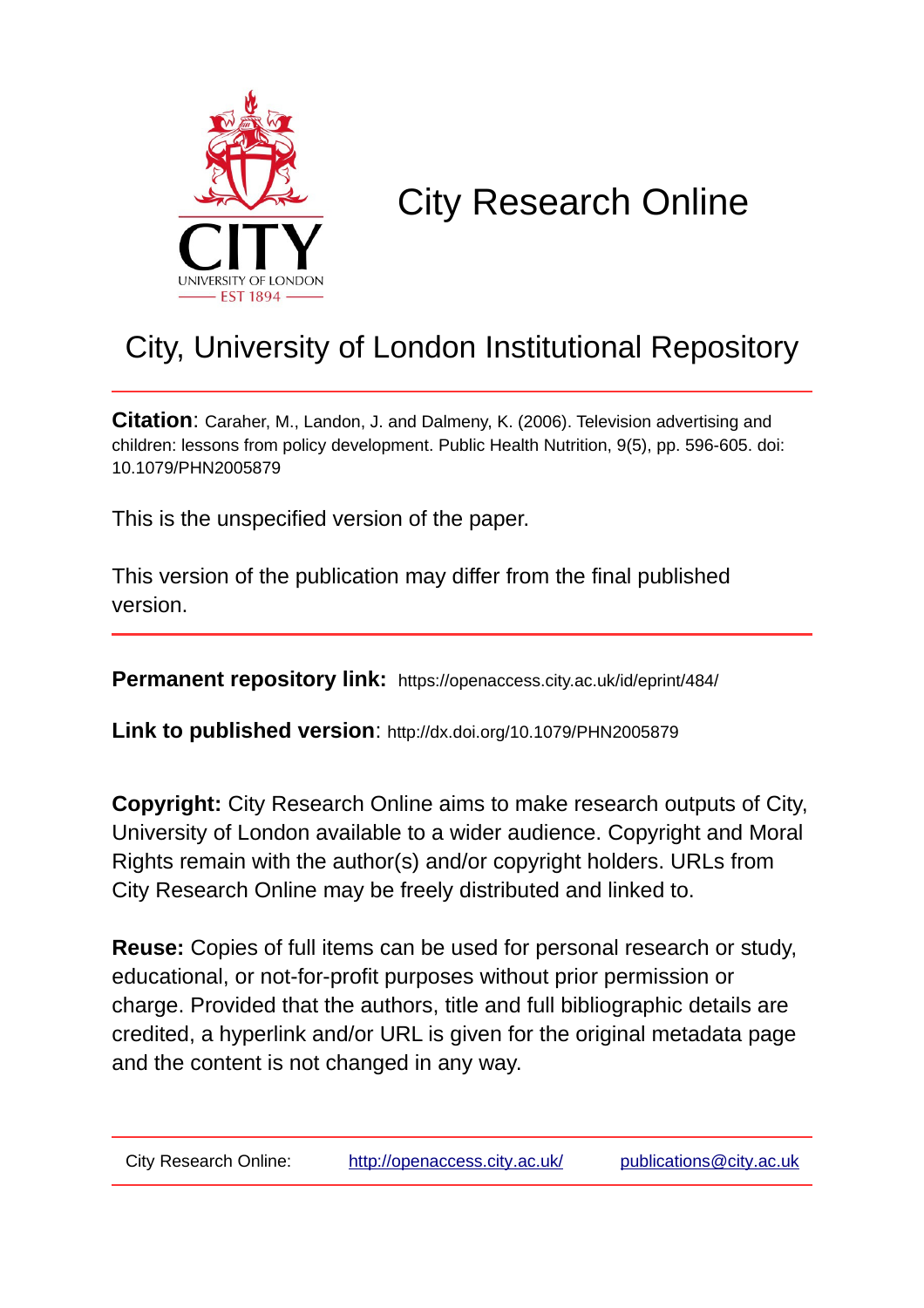### Television advertising and children: lessons from policy development

### Martin Caraher<sup>1,\*</sup>, Jane Landon<sup>2</sup> and Kath Dalmeny<sup>3</sup>

<sup>1</sup>Department of Health Management and Food Policy, Institute of Health Sciences, City University, Goswell Place, Northampton Square, London EC1 OHB, UK: <sup>2</sup>National Heart Forum, Tavistock House South, Tavistock Square, London WC1H 9LG, UK: <sup>3</sup>The Food Commission (UK) Ltd, 94 White Lion Street, London N1 9PF, UK

Submitted 12 October 2004: Accepted 4 October 2005

#### **Abstract**

Aim: To conduct a policy review of the regulations related to food advertising on television aimed at children.

Design: The study consisted of documentary analysis of relevant legislation and policy documents related to children's advertising from both industry and nongovernmental organisations at a global level and in 20 countries. This was supported with semi-structured telephone interviews with individuals from 11 countries.

Results: The initial findings resulted in a listing of regulatory impacts from which we developed a taxonomy of regulatory schemes. There was a tension between the development of legislation to cover this area and the use of voluntary agreements and codes. This tension represents a food industry/civic society split. The food and advertising industries are still engaged in a process of denying the impact of advertising on food choice and children as well as commissioning their own research. Outright bans are unusual, with most countries addressing the situation through voluntary agreements and self-regulation. We found a deep division over the way forward and the role and place of legislation. Policy-makers expressed concerns that national legislation was increasingly less relevant in dealing with broadcast media transmitted from outside national boundaries and therefore not subject to the receiving countries' laws but to the laws of the country from which they were transmitted.

Conclusions: The options for the regulation of advertising targeted at children range from (1) a complete ban on advertising as in the case of Sweden, through (2) partial restrictions on advertising by type of food, target group or limits on the amount of advertisements or times shown, to (3) continuation of self-regulation by the advertising and food industries. There is a global dimension to regulation that needs to be built in, as national frontiers are no barriers to broadcast media and public health nutrition needs to ensure that its concerns are heard and addressed.

Keywords **Advertising** Children Food choice **Marketing** Regulation **Television** 

The arena of marketing to children has received much public health attention in recent years<sup>1,2</sup>. In the present paper we report on policy development (both statutory and self-regulatory) with respect to television (TV) advertising targeted to children and the ways in which policies are made and influenced. There is a wideranging debate over the role of the food and advertising industries, how they influence food choice and the extent that this interacts with personal choice<sup>3–5</sup>. Developments in Europe since this research was conducted have resulted in restrictions on advertising with, for example, statutory restrictions on TV advertising to children in Ireland and proposals in France and Norway for a ban on TV advertising<sup>6</sup>. These are reflected in the discussion at the end of the paper. In the UK, the debate has polarised between the findings of a systematic review – the Hastings review – on the impact of advertising on food choice and a report by the regulatory body Ofcom (Office of Communications) on the contribution of children's TV advertising to rising rates of obesity<sup>7,8</sup>.

The key debates and tensions related to advertising policy and children revolve around the following:

- . The rights of children and the place of advertising in a child's life.
- . The impact of advertising on the attitudes, behaviour and health of children.
- . The nutritional quality of foods targeted at children through advertising and other promotional media and methods.
- . 'Pester power' and its influence on family food choices.
- . The balance between the rights of an industry to promote its products, ideas and communications and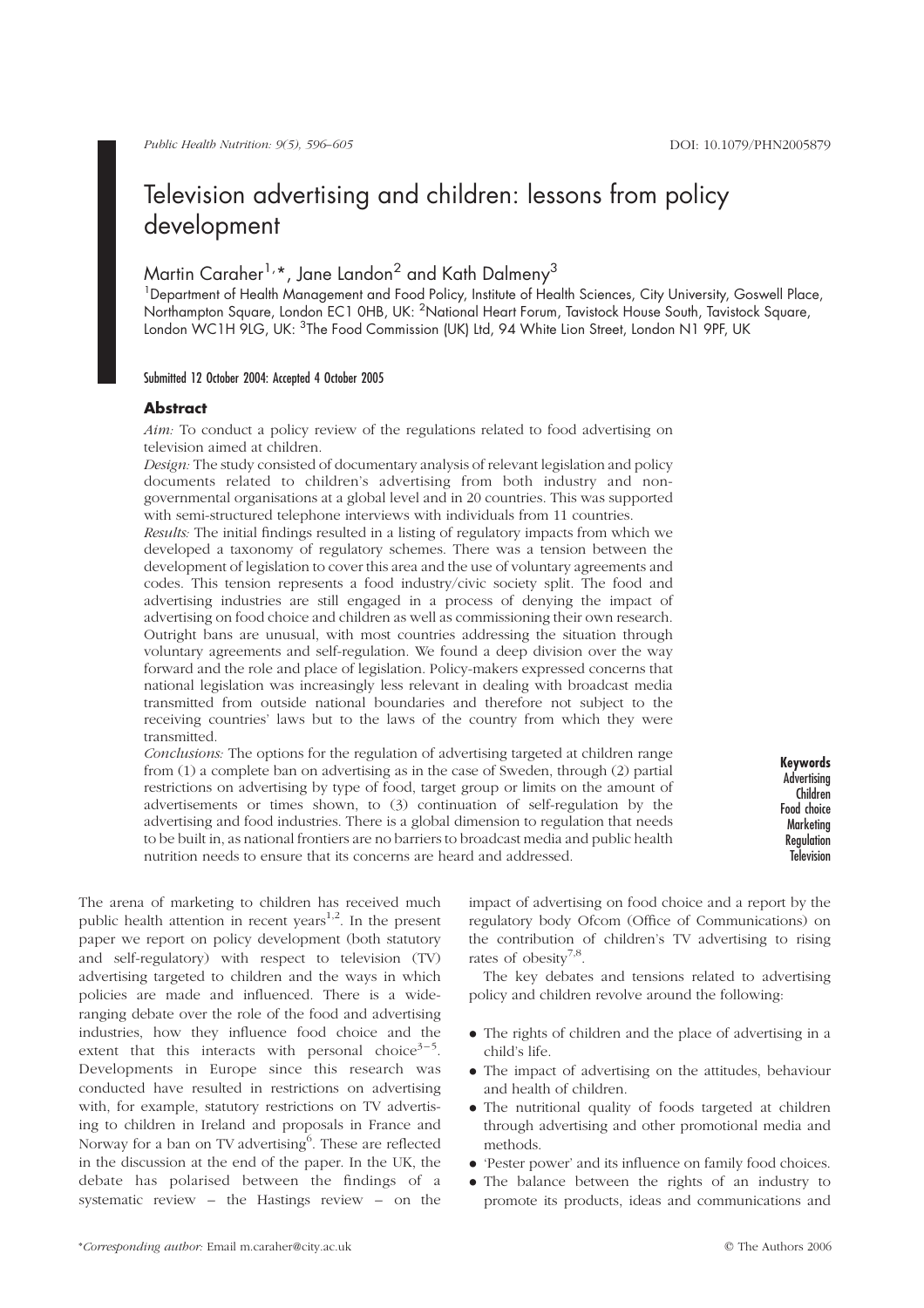TV advertising and children 597

the role of the state in protecting the health of its citizens and particularly vulnerable groups within the overall population.

The World Health Organization (WHO) has challenged the food industry over the promotion of certain types of fats and processed foods $3,9,10$ . A joint WHO/Food and Agriculture Organization  $(FAO)^3$  report sees advertising as being included in the prevention equation, driven in part by the rise in diet-related non-communicable diseases (DR-NCDs) and specifically by their impact on obesity, and identifies the fast-food industry and the role of advertising as key components in the rise of obesity. It sees the parameters for a dialogue with the food industries  $as^3$ :

less saturated fat; more fruits and vegetables; effective food labelling; and incentives for the marketing and production of healthier products. In working with advertising, media and entertainment partners, there is a need to stress the importance of clear and unambiguous messages to children and youths. Global 'health and nutrition literacy' requires a vast increase in attention and resources.

In the UK the Hastings systematic review<sup>7</sup>, for the first time, provided an evidence base for action on limiting the impact of advertising directed to children on health grounds. It is important to note that the Hastings review had as its focus the impact of advertising on food choice, not on obesity or DR-NCDs. The French government has used the findings from this review to ban advertising to children and to introduce legal measures to require food advertisers to display a health warning on advertisements for high-sugar and high-salt foods. If advertisers do not co-operate with this measure, they will be required to pay a 1.5% tax to finance health promotion $^{11}$ . In addition, the recent WHO Global Strategy for diet, physical activity and health includes provisions on marketing, advertising, sponsorship and promotion, as set out in Section 46.3, as follows<sup>12</sup>:

#### Marketing, advertising, sponsorship and promotion.

Food advertising affects food choices and influences dietary habits. Food and beverage advertisements should not exploit children's inexperience or credulity. Messages that encourage unhealthy dietary practices or physical inactivity should be discouraged, and positive, healthy messages encouraged. Governments should work with consumer groups and the private sector (including advertising) to develop appropriate multisectoral approaches to deal with the marketing of food to children, and to deal with such issues as sponsorship, promotion and advertising.

#### Methodology

As  $Hawkes<sup>1</sup>$  points out, there are five other marketing approaches and these are in-school marketing, sponsorship, product placement, Internet marketing and sales promotions. We focused on TV advertising as it still

accounts for the largest single budgetary expenditure of food promotion<sup> $2,13$ </sup>.

The aim was to identify existing statutory and selfregulatory policies related to children, TV advertising and food. The objectives were to:

- . Determine how these had evolved.
- . List the key organisations (actors) involved in the formation of policy.
- . Develop an analysis of approaches and types of regulation.
- . Develop an understanding of policy formation by identifying key actors and actions in the process of policy development.

We did not focus on the impact or effectiveness of these interventions as this was beyond the scope of the current work. It is not an analysis of the science of eating or of the influence of advertising on behaviour and diet<sup>1</sup> or of the content and type of food advertised $14$ , all of which have been done by others. We did search and ask for evidence of impact or effectiveness and any monitoring data available.

The research consisted of three stages. The first was identification of global and national bodies involved in the regulation and development of policy related to children's advertising in 20 countries (see [Table 1\)](#page-4-0); this consisted of gathering copies of policy documents and perusal of relevant websites. We emailed individual contacts in each country, who directed us to relevant websites and/or sent us pertinent documentation. From this initial scoping, the second step involved identification of industry, professional and non-governmental bodies involved in the debates/lobbying and further relevant documents and policy statements/legislation for each of the 20 countries. These first two stages were carried out between March and April of 2003. Documentary analysis from stages 1 and 2 consisted of an initial classification of regulation and key bodies involved in regulating advertising policy directed at children, following which a typology of regulatory types was constructed (see columns 2 and 3, [Table 1\)](#page-4-0). The third stage involved 11 individual interviews conducted by telephone in June 2003. The interview schedule used in connection was informed by the first two stages of data collection. These interviews were purposive and were designed to add to the documentary analysis. We approached 25 individuals, 16 were from government or non-governmental groups and nine from the food or advertising industry, but only 11 were available to be interviewed within our window of opportunity. The majority of the food or advertising industry people we contacted did not return our calls and, of those who did, none we talked to agreed to be interviewed. The final breakdown of those interviewed was as follows:

. Four from non-governmental organisations (NGOs) actively engaged in the children and advertising debate (all four from Europe).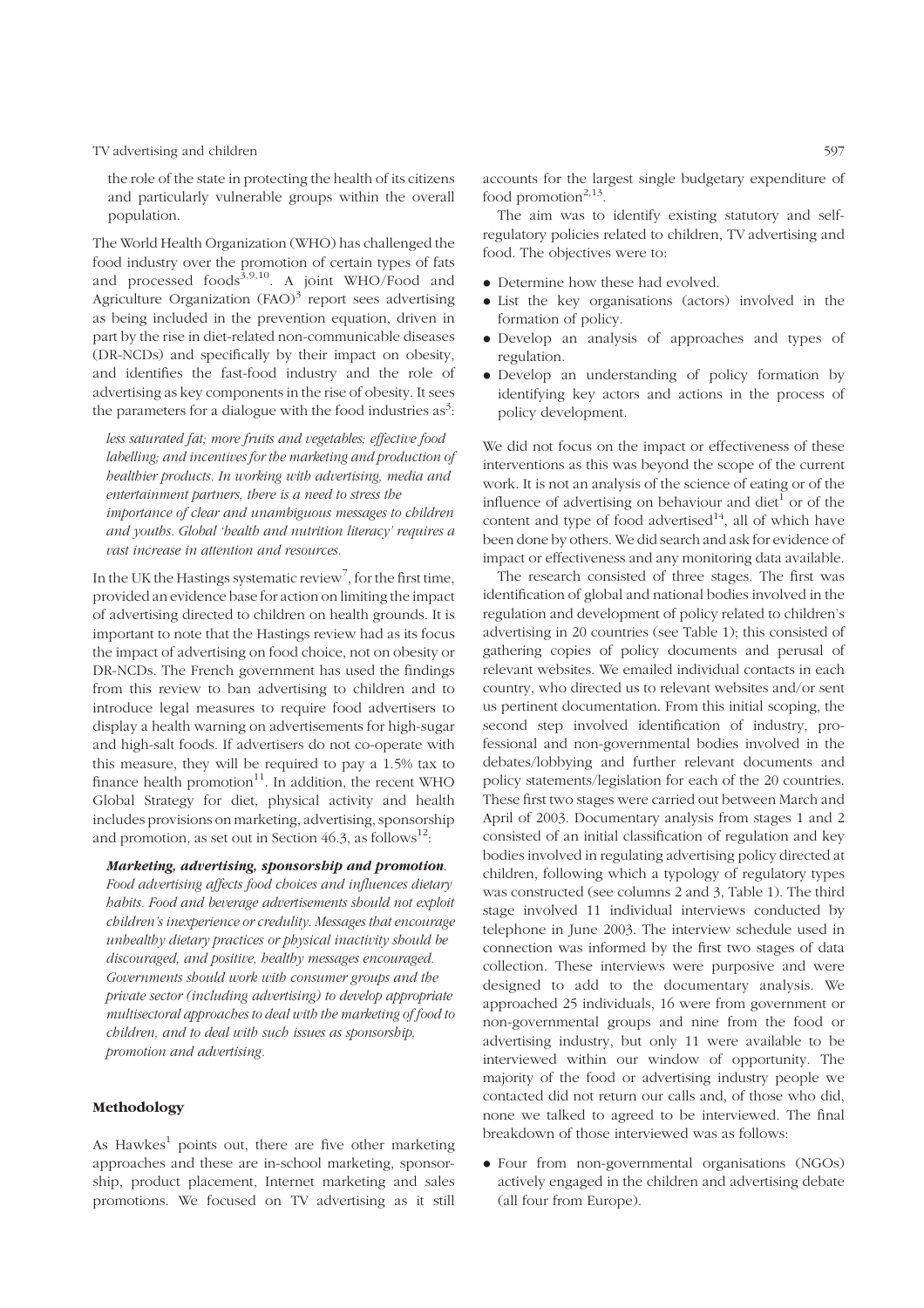- . Three from government agencies involved in proposed regulation of advertising (two from European states and one from the USA).
- . Two academics engaged in work for national governments (one from Australia).
- . One Government Minister from Europe.
- . One staff member from a European Commission office.

This research was not funded and all the researchers were employed full-time at the time of the research. For the purposes of this article we have focused on the global policy situation and that in Europe, and have omitted discussion on the findings from Australia, Canada, New Zealand and the USA. This has been done to provide a coherent focus to the paper, not because the findings were substantially different. A full research report is available from the lead author.

#### Findings

Findings are set out under the headings of global/world policy, policy at a European level, followed by case study reports and detailed discussion of the situation in three European countries. The first is Sweden, as it is used by both those calling for greater restrictions to show what can work and those arguing against restrictions. The second is Ireland, as it has been engaged in a process of consultation with all groups on restrictions on children's advertising; moreover, it had led the way in public health terms by banning smoking in public places and many public health advocates were advocating a similar public health approach with food.Then the situation in the UK is set out in light of the Hastings review and the regulatory response. We then discuss the role of the food and advertising industries' formation of policy, the ways in which policy is formulated and present a typology of policy.

#### Policy at a global level

The international intergovernmental FAO/WHO Codex Alimentarius Commission is the standard-setting body through which nations agree on standards for food<sup>15,16</sup>. It has been suggested that its work in the area of nutrition and labelling could be extended or strengthened to cover dietrelated aspects of health including codes of practice in food advertising. Any such codes would have to be framed so that they are not barriers to trade, otherwise they may be open to appeal under World Trade Organization (WTO) protocols. There are provisions for limited exceptions to be made by WTO in respect of financial, trade and development needs. There are no specific proposals to regulate children's advertising; it is envisaged that the general principles applied to food advertising in terms of its veracity and (health) claims would apply. These principles apply to both regional governing bodies such as the European Union (EU) and to national governments.

For the advertising industry the gold standard is contained in the International Chamber of Commerce

(ICC) International Code of Advertising Practice. Revised regularly, the Code includes an article on Children and Young People with provisions applying to advertisements addressed to children and young people who are minors under the applicable national law. The provisions cover inexperience and credulity, avoidance of harm and social value. The Code does not:

- . Prohibit the advertising of any specific product type.
- . Prohibit or control advertising aimed at any particular age group (with the definition of a minor differing from country to country).
- . Set limits or make recommendations for control of the frequency/volume of advertising or timing of advertisements during children's viewing.
- . Food is not mentioned specifically and the details of any provision are agreed or debated at a national level. This is a feature also of the Swedish government policy, based on the general principles of inexperience, credulity, avoidance of harm and social values $17$ . The Swedish case is discussed in more detail below.

This code often forms the basis of both statutory and selfregulatory systems of control.

#### Policy at a European level

The current situation for selected individual European states can be found in [Table 1.](#page-4-0) This sets out a range of approaches from a total ban as in Sweden and Norway, through restrictions (The Netherlands and Italy) to regulations on the content of advertising to children (Greece).

The key policy driver at the European level is enshrined in the EU Television Without Frontiers Directive; this legislation, co-ordinated by the Directorate-General (DG) for Education and Culture, could be an avenue to regulate advertising to children<sup>18</sup>. The Television Without Frontiers Directive (consultation ended in 2004) is a key target for both those seeking limitations and pro-advertising campaigners, because it may set out a number of restrictions which advertisements must adhere to under EU law. If combined with the DG for Health and Consumer Protection's (DG SANCO) Consumer Protection initiative, this offers a powerful force for changing the situation within the EU. In 2001, the Consumer Committee of DG SANCO published a consultation paper on 'Commercial Practices Aimed at Children'. This was roundly condemned by industry representatives as being presumptive in seeking bans in the area of advertising and communications aimed at children. The Advertising Association lobbied hard to have the directive discarded.

The key articles in the Television Without Frontiers Directive are Articles 12 and 16, which state:

. Television advertising and teleshopping shall not encourage behaviour prejudicial to health and safety (Article 12).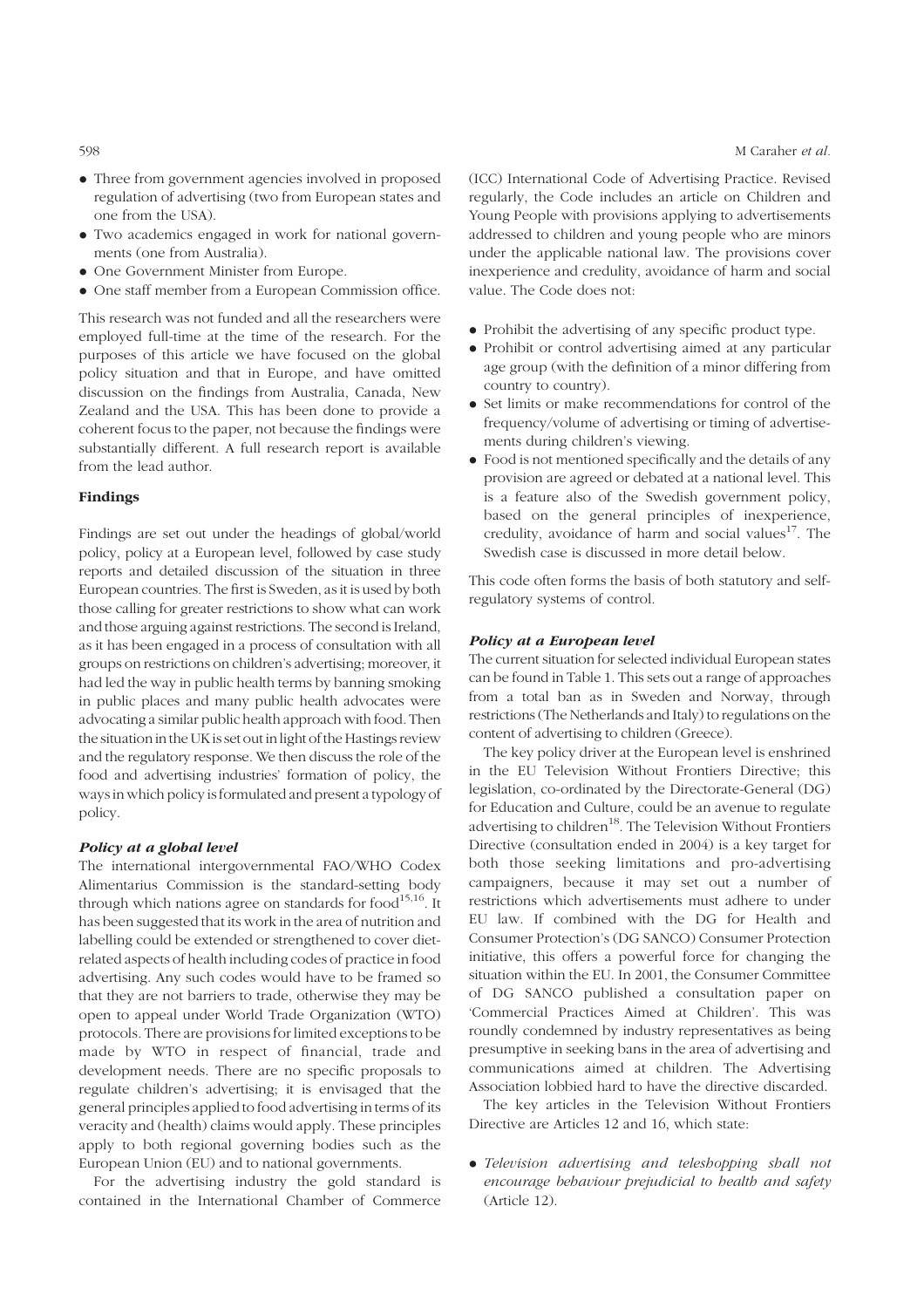<span id="page-4-0"></span>

| TV advertising and children                                 |                                                                |                                                                                                                                                                                                |                                                                                                                                                                                                            |                                                                                                                                                                                                                                       |                                                                                                                                                                                  |                                                                                                                                                                                                                                                                                                                                                                                                                                                                                                                                                                                                                                            |                                                                                                                                                                                                                                                                                                                                                                                                                                                                                                        |  |
|-------------------------------------------------------------|----------------------------------------------------------------|------------------------------------------------------------------------------------------------------------------------------------------------------------------------------------------------|------------------------------------------------------------------------------------------------------------------------------------------------------------------------------------------------------------|---------------------------------------------------------------------------------------------------------------------------------------------------------------------------------------------------------------------------------------|----------------------------------------------------------------------------------------------------------------------------------------------------------------------------------|--------------------------------------------------------------------------------------------------------------------------------------------------------------------------------------------------------------------------------------------------------------------------------------------------------------------------------------------------------------------------------------------------------------------------------------------------------------------------------------------------------------------------------------------------------------------------------------------------------------------------------------------|--------------------------------------------------------------------------------------------------------------------------------------------------------------------------------------------------------------------------------------------------------------------------------------------------------------------------------------------------------------------------------------------------------------------------------------------------------------------------------------------------------|--|
| advertising to children by country at March 2003            | Comments                                                       | A minor is defined as younger than 19 years of age. Advertising before and after children's programmes is banned but<br>generally subject to the same legal framework as advertising to adults | Advertising before and after children's programmes is banned in the Flemish part. Belgian Royal Decrees also affect<br>Children defined as less than 14 years of age<br>certain advertising including food | Advertisements for chocolate, sweets, soft drinks and snacks may not indicate that the product may replace regular<br>Advertising to children is proscribed in Quebec since 1980<br>meals. Child defined as less than 18 years of age | A proposed amendment to the Public Health Law to ban commercials for high-fat and high-sugar foods during<br>Child defined as less than 12 years of age<br>children's television | Advertising is not permitted within children's programmes lasting less than 30 min. Child defined as less than 18 years<br>Advertising before and after children's programmes is banned since 1992. Child defined as under 12 years of age<br>Self-regulation is facilitated by legislation. Child defined as under 12 years of age<br>Advertising before and after children's programmes is banned<br>Child defined as less than 14 years of age<br>New regulations as discussed in the text<br>Proposals to ban advertising to children<br>Advertising is exclusively self-regulated<br>Child defined as under 14 years of age<br>of age | Self-regulation administered by the industry-led Children's Advertising Review Unit; these are more detailed than, but<br>based on, the International Chamber of Commerce International Code of Advertising Practice. Some states are begin-<br>ning to introduce restrictions but mainly in the area of the others forms of marketing as opposed to television advertis-<br>Advertising to children is proscribed since 1991. Child defined as under 12 years of age<br>See discussion in text<br>leg |  |
|                                                             | on advertising<br>Self-regulatory<br>guidelines<br>to children | ×                                                                                                                                                                                              | $\times$ $\times$                                                                                                                                                                                          | $\times$ $\times$                                                                                                                                                                                                                     | $\times$ $\times$                                                                                                                                                                | $\times$ $\times$ $\times$ $\times$<br>$\times$ $\times$<br>$\times$                                                                                                                                                                                                                                                                                                                                                                                                                                                                                                                                                                       | $\times$ $\times$ $\times$ $\times$                                                                                                                                                                                                                                                                                                                                                                                                                                                                    |  |
| Review of regulatory frameworks for food-related television | on advertising<br>to children<br>guidelines<br>Statutory       | ×                                                                                                                                                                                              | $\times$ $\times$                                                                                                                                                                                          | $\times$ $\times$                                                                                                                                                                                                                     | $\times$ $\times$                                                                                                                                                                | $\times$ $\times$ $\times$ $\times$ $\times$<br>$\times$ $\times$<br>$\times$ $\times$                                                                                                                                                                                                                                                                                                                                                                                                                                                                                                                                                     | $\times$                                                                                                                                                                                                                                                                                                                                                                                                                                                                                               |  |
| Table 1                                                     | Country                                                        | Austria                                                                                                                                                                                        | Australia<br>Belgium                                                                                                                                                                                       | Denmark<br>Canada                                                                                                                                                                                                                     | Finland<br>France                                                                                                                                                                | <b>New Zealand</b><br>uxembourg<br>Netherlands<br>Germany<br>Portugal<br>Norway<br>Greece<br>reland<br>Spain<br>taly                                                                                                                                                                                                                                                                                                                                                                                                                                                                                                                       | Sweden<br><b>ASU</b><br>$\leq$                                                                                                                                                                                                                                                                                                                                                                                                                                                                         |  |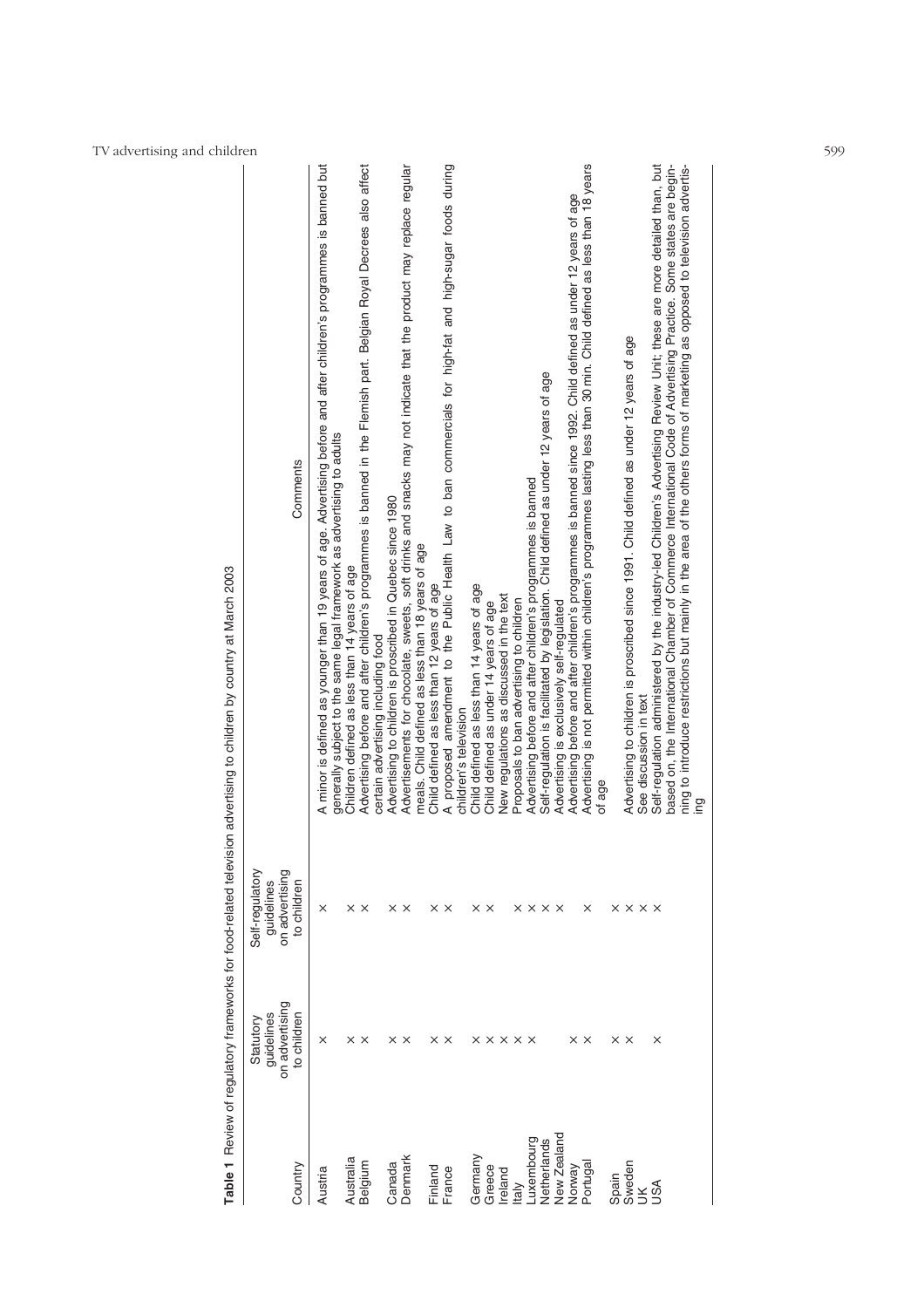- . Television advertising shall not cause moral or physical detriment to minors (Article 16.1).
- . It [advertising] shall not directly encourage minors to persuade their parent or others to purchase the goods or services being advertised (Article 16.1(b)).

Currently there appears to be little drive from national governments, or from the DG for Education and Culture or DG SANCO (health) within the European Commission, to seek changes in the regulation of adverting aimed at children or to use and link the Television Without Frontiers Directive with Article 152 of the Amsterdam Treaty, which calls for the EU to examine the possible impact of major policies on public health<sup>19</sup>. Children's advertising could be deemed to come within this remit.

In 2003 the then European Commissioner for Consumer Affairs, David Byrne, announced that the EU will ban 'misleading meaningless claims' and unsubstantiated health claims in order to regulate the food industry and inform consumers. He also proposed a crack down on claims that are accurate but misleading. The Commissioner said that 'any information about foods and their nutritional values in labeling, marketing and advertising which is not clear, accurate and meaningful and cannot be substantiated will not be permitted<sup> $20$ </sup>. The food industry responded by calling the proposal disproportionate and by the Deputy President of the Food and Drink Federation as 'consumer censorship'<sup>21,22</sup>. Although these regulations will apply to claims made in the context of food promotion, they are not specifically designed to tackle TV advertising or TV advertising directed to children. The implications of the Commissioner's proposed legislation for advertising aimed at children are not clear. Advertising seems to be included, but the focus is on claims concerning the nutritional value of foods not on the targeting of children per se.

#### Sweden and advertising policy

The Swedish case is worth presenting at length as it is used both by advocates of a ban to show what can be achieved and by opponents who claim that the ban has failed to halt the rising tide of obesity<sup>23–25</sup>. In Sweden all advertising 'aimed' at children under the age of 12 years is banned, as are advertisements before or after children's programmes. The guiding principle is fair play and protection of children from undue influence $^{26}$ .

It also needs to be borne in mind that both these initiatives were introduced not to reduce obesity or to improve health per se but as a matter of human rights. The Swedish case is based not on good or bad food, but on the findings from research that children under 12 years of age cannot clearly distinguish advertising messages from programme content. The Swedish Culture Minister has called for children to be declared a 'commercial-free zone'. The issue was discussed during the Swedish Presidency of the EU in 2001, in preparation for the revision of the EU Broadcasting Directive in 2002/03. This drive by Sweden for changes in Europe alarmed the advertising lobby, who advised their members that a drive to make the Swedish approach common across Europe would be the beginning of wider bans.

Satellite TV beamed from the UK to Sweden is subject to UK regulations, and brings food advertisements to Swedish children. The EU Television Without Frontiers Directive (based on the 'country of origin' principle) prevents Sweden from stopping this advertising. It is also important to point out that Swedish children are subject to a wide range of marketing activities not covered by the ban, which applies only to broadcast media.

In recent years the Swedish ban of advertising on TV to children has lost some of its strength and this has hinged on appeals on the basis of what constitutes 'aimed' at children. The Swedish Consumer Ombudsman has lost several cases in the Swedish Market Court dealing with marketing on TV to children below 12 years of age. In two of the cases the advertisements were for foods (ice cream and breakfast cereal with high sugar content). The Swedish Market Court argued that if the product in question can be eaten by adults as well, or if the programme the advertisements are shown in connection with can be regarded as targeting the whole family, then the advertisement cannot be considered 'aimed' at children. The practice in the court decisions has shifted from previously focusing on the format of the advertisement (for example, cartoons) to now focusing on the product itself (von Haartman F, personal communication to M.C., Sweden, 2004). Some more recent evidence of this can be seen from the data on advertising budgets for energy-dense products on Swedish TV. For example, in 2003, SEK25 million ( $E2.6$  million) was spent on advertisements for these foods between 07.00 and 08.00 hours, and SEK213 million ( $\epsilon$ 22.1 million) between 19.00 and  $20.00$  hours<sup>27,28</sup>. The Swedish public health movement has recently reiterated its opposition to TV aimed at children and among their proposals are that:

- . Sweden should work at the EU level to ensure that TV food advertising targeted at children is banned throughout the EU.
- . The prerequisites for restricting food marketing activities targeted at children should be examined, e.g. in respect of existing legislation. Trends in marketing should be continually monitored. A collaborative group for responsible marketing should be created.
- . Consumer organisations should be able to apply for funding from the Swedish Consumer Agency for monitoring and publicising developments in the marketing of soft drinks, sweets, crisps, cakes and biscuits and ice cream directed at children, and to initiate a debate on such marketing.
- . Material directed at young people about food marketing in relation to health should be produced $^{28}$ .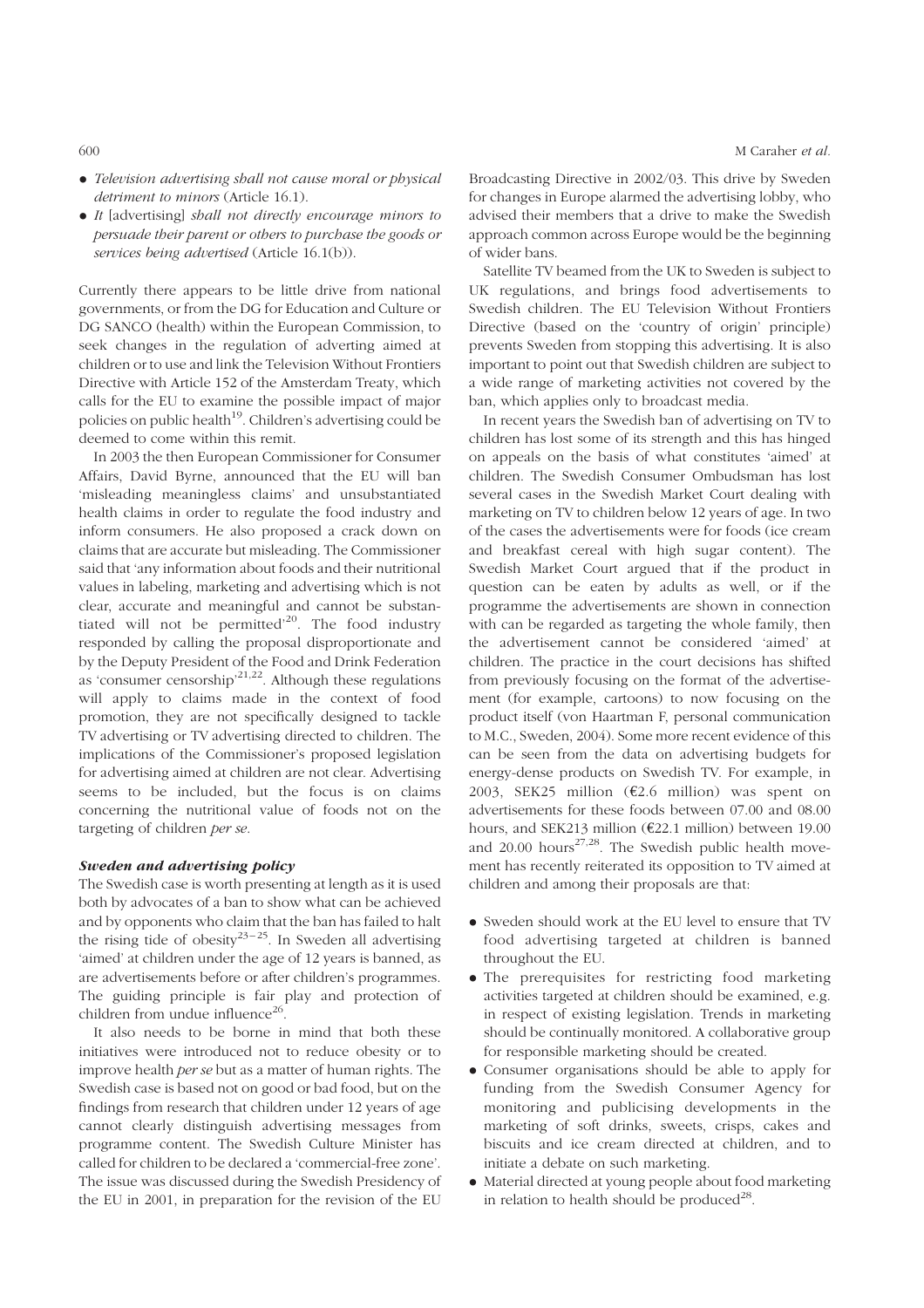#### TV advertising and children 601

#### Irish policy development; unlike smoking!

At the time of our survey there were proposed changes to the then existing situation of self-regulation, and consultations were being held with interested parties including the food and advertising industries, health lobbies, parents and children by the Broadcasting Commission of Ireland  $(BCI)<sup>29</sup>$ . Within Europe, the situation in Ireland was being looked at with interest: in light of the ban on smoking in the workplace, there was hope among public health advocates that Ireland would introduce a ban on food advertising on TV and that during its Presidency of the EU it would push for controls across the EU, but this did not happen. The BCI (see www.bci.ie for more details) has introduced a new code which has moved from a system of self-regulation to one of statutory controls with restrictions and limits to advertising as opposed to an outright ban. It goes further than the UK code but stops short of a ban as in the Swedish case. On 1st January 2005 Ireland introduced the new statutory code which set out that advertisements should:

- . Not use celebrities, sports stars or cartoon characters to promote food or drink unless part of public health campaigns.
- . Not encourage fast or snack foods as the main part of the diet and clearly place the advertised product in the context of a balanced diet, and include a warning about the role of fast foods in a balanced diet.
- . Include an oral health warning logo for certain categories of foods; these will have to carry a message locating them within an overall healthy diet and/or showing a toothbrush symbol on screen.

The then Irish Minster for Health, Michael Martin, who introduced the successful smoking ban in the workplace, was reported as saying that there is insufficient evidence to ban advertising and that 'long terms strategies are needed to tackle Ireland's growing rates of obesity<sup>30</sup>. The advertising and food lobbies in Ireland opposed the introduction of these restrictions, claiming that the quality of home-produced children's programmes will suffer from the loss of revenue and that Ireland already receives channels from the UK which will not be subject to the same restrictions; in the same way that commercial TV originating in the UK brings advertisements to children in Sweden. UK channels shown in Ireland will not be subject to Irish regulations based on the 'country of origin' principle. Kerry Foods, a leading producer of dairy products for the UK and Irish markets, said in its submission to the BCI consultation<sup>29</sup> on a children's advertising code that (p. 13):

As a brand leader in Childrens' [sic] cheese snacking we in Kerry Foods conduct childrens consumer research on a regular basis. The children can be as young as 6. In our experience advertising plays a key communication role in this category for both parties once respected and codes adhered to. Children have a general appreciation for advertising and its

usage. They have the ability and necessary language to make their own judgement while understanding the objective of each 'manufacturer'; to deliver awareness, and provide product information. It is a relevant tool for both groups manufacturers and children.

Two interesting aspects of the Irish proposals are that the child is defined as up to 18 years of age (this uses the definition in the UN Convention on the Rights of the Child and is in contrast to the Swedish restrictions, which apply only to those under 12 years of age) and second that the restrictions will be monitored and reviewed over the space of a year from the initial implementation date of 1st January 2005. Ways to monitor effectively and efficiently are currently being devised with the help of datasets from a market research company; six staff members from BCI have attended training and one will be allocated to work solely on this area. How a public health nutrition voice will be built into the process is not clear.

#### The UK

Until 2004, the UK situation was based on a voluntary agreement regulated by the Independent Television Commission (ITC) using a Code of Advertising Standards and Practice based on the ICC International Code of Advertising Practice. The bill for the communications industry $31$  established a new regulatory body – the Office of Communications (Ofcom) – to take over regulatory responsibility from the ITC. In the bill there is no specific mention of food and children are mentioned within a framework of choice and media literacy:

Ofcom will promote systems to help people make informed choices about what they and their children see and hear; and have a duty to promote media literacy, working with  $\text{DfEE}, *$ the industries and educators.

The Department of Trade and Industry  $\text{bill}^{31}$  located the use of promotion of material to children within the context of minimising harm. Ofcom commissioned a programme of research to help inform its work including a review of advertising codes; this was partially spurred by the findings of the Hastings review<sup>7,8</sup>. This has concluded that there is insufficient evidence to link advertising to the increases in obesity and that there is no considered reason for a ban on advertising aimed at children. Among their findings were $\mathrm{^{8}}:$ 

- . TV viewing is a sedentary activity that reduces metabolic rates and displaces physical exercise.
- . TV viewing is associated with frequent snacking, preprepared meals and/or fast-food consumption.
- . TV viewing includes exposure to advertisements for
- food products high in fat, salt and sugar. \*The DfEE (Department for Education and Employment) has changed to the DfES, Department for Education and Skills.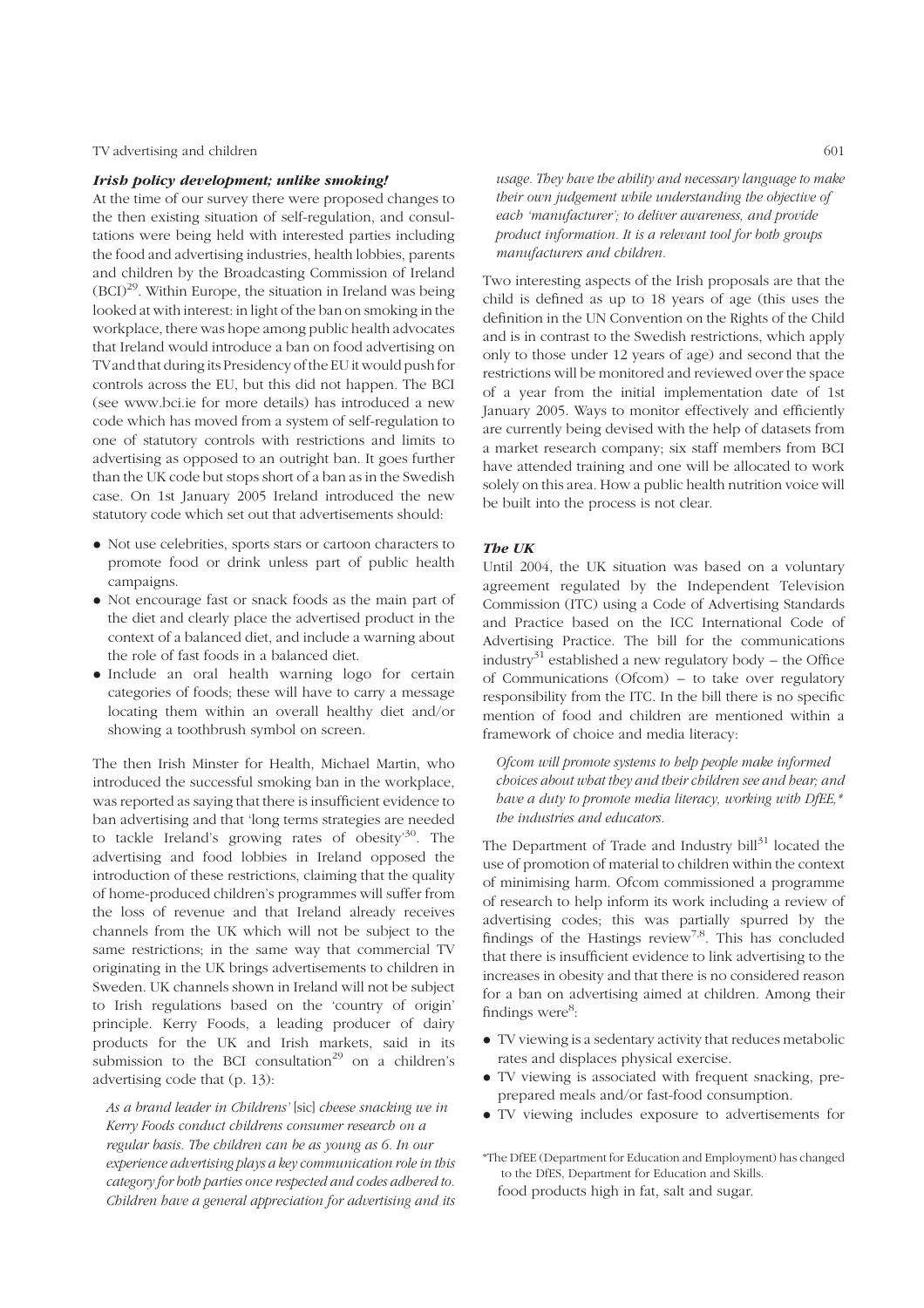From this the conclusions were that children's food preference, consumption and behaviour are influenced by many factors, that adverts on TV form a small part of a larger social issue and that solutions to the prevention of obesity need to be multifaceted. A new Food and Health Action Plan $32$  proposes that a code of conduct be agreed and adopted by the industry by early 2006, followed by an assessment in early 2007 of the nature and balance of food advertising and promotion on children's food preferences; a decision on whether or not to introduce legislation will then betaken. The process is designed to allow the industry to set its own house in order. The proposals in the Food and Health Action Plan are part of wider public health initiative and are led by the Department of Health, who have no direct power in relation to regulation of advertising.

#### Type of policy development favoured

Our analysis and typology of regulatory types shows that the most common form of regulation is that of selfregulation by the industry, with some statutory fall-back controls and/or statutory agency guidance. This was also found by Hawkes on behalf of WHO and in the review of marketing by the European Heart Network $1,2$ . In practice, the ways in which self-regulation operate are not clear or consistent from country to country, nor are the links and relationships between statutory regulation and selfregulation transparent. We also found that the monitoring of TV advertising fell between the cracks. There was measurement of input from industry data, so the amount spent by different sectors of the food industry was available. The existing monitoring of advertisements by time, type and target audience was largely carried out by campaigning NGOs, often to stimulate policy action. The self-regulating frameworks are informed by the ICC code of advertising practice mentioned earlier. In many instances the content of statutory regulation and self-regulation are not that different, the differences lie in the areas of enforcement and monitoring. None of the self-regulating bodies we surveyed had any consumer or public health representation on them. Hawkes<sup>1</sup> also found this in her review of marketing for WHO. Some of those we interviewed from government agencies talked of the benefits of self-regulation as being a 'light touch', requiring fewer resources than statutory regulation and a way of involving the industry. On the negative side the following were mentioned: the lack of suitable sanctions when things go wrong, the lack of consumer involvement, the absence of clear guidance on what constitutes healthy food or diets, and the ability of a powerful industry to shape the research agenda. Those we interviewed saw self-regulation as being a more acceptable approach by politicians.

#### The food and advertising industries' response

One of the key advertising lobby groups is the Advertising Association (AA); this is an amalgamation of

#### 602 M Caraher et al.

25+ trade organisations which represent advertisers, advertising agencies, and media and support services. The Food Advertising Unit was formed as a subsidiary of the AA in 1995–1996. This was established to promote the view that the food industry's advertising 'interests and motives were being badly and sometimes deliberately misrepresented'. It provides position papers, conferences, lobbying activities and media releases, particularly relating to TV advertising to children. The European Advertising Standards Alliance based in Brussels focuses on the issues affecting advertising in the EU that can be dealt with through co-operation rather than legislation. A briefing paper on children from the industry's Incorporated Society of British Advertisers (ISBA)<sup>33</sup> expressed the fear that a move to restrict TV advertising to children under 12 across Europe may be only the first stage in the process of extending restrictions to up to 18 years of age. Those seeking such limitations are branded as 'antiadvertising' with, according to the ISBA, radio and cinema restrictions and sponsorship (marketing) in schools being the next targets.

Analysis of industry documents and policy statement showed that the industry formed its defence and lobbying around the following arguments:

- . Self-regulation works better than regulation by the state and is more efficient.
- . Advertising revenues contribute to funding quality children's programmes.
- . Children are not unduly influenced by advertising and understand more than parents and policy-makers know, and advertising is fact of life in preparing young people to partake in a consumer society (see Young<sup>34</sup> for articulation of such a standpoint).
- . Existing campaigns led by NGOs and academics are unelected and unrepresentative of the community and their concerns.
- . Parents and members of the public do not complain; therefore there is no need to regulate or public demand for it.
- . The purpose of advertising is to shift brand share or loyalty, not to encourage increases in volume of key food categories.

Media literacy, not regulation, is one of the key solutions proposed by the industry and they support many such programmes. The food but more especially the advertising industry commissioned their own research and denied the impact of advertising aimed at children. There was also some confusion or perhaps obfuscation over the effect of advertising; so studies which showed a food choice effect were often quoted by the industry to show no effect on obesity. Many industry websites reported that the Hastings review showed no link between food intake and obesity, which is true as this was not part of its terms of reference – its brief was to examine the impact of advertising on food choice.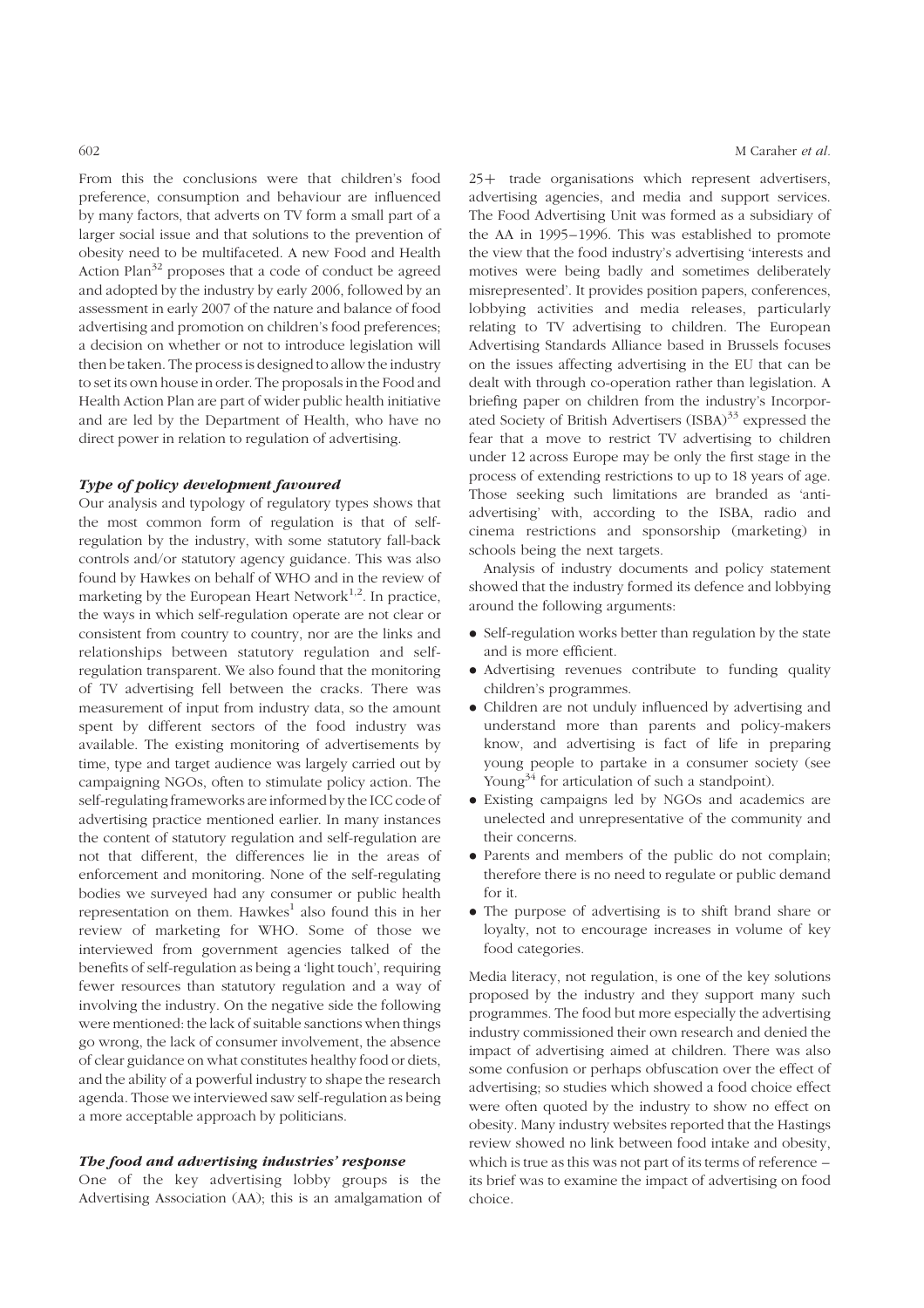Those from within government departments and the academics and NGO staff whom we interviewed talked of pressure from industry. The consistent lobbying, presentation of industry-sponsored reports and industry-sponsored analysis of existing research were all mentioned as part of the way in which both the food and advertising industries present their case. They talked of this lobbying being 'relentless and at all levels' including direct appeals to ministers and elected members of parliament. The food and advertising industries reportedly spend a lot of resources in this area, while continuing to berate the role of NGOs and branding them as undemocratic and unrepresentative.

#### Discussion: resistance and reaction

The foregoing sets the agenda for policy-making, which is a battleground of evidence and counter-evidence, interpretation and spin placed on this evidence. Policymaking with respect to children's advertising is embryonic, more often than not stalemated by the demands of the various interested parties with the situation currently weighted in favour of self-regulation by industry. Battles over policy architecture make formal policy difficult but in general it is driven by NGOs, public sector bodies and academics. The development of formal policy, as in the creation of regulations or legislation, is opposed by the advertising industry especially if it involves more legislation $35$ . There is a strong, well-coordinated lobby from the advertising industry for self-regulation and for policy to reflect this approach. Previous attempts at restricting advertising have floundered in the wake of this lobbying. A well-publicised example, from the USA, shows that in 1978 the Head of the US Federal Trade Commission (FTC), Michael Pertshuck, proposed a ban on all TV advertisements directed at children. The proposal was supported by many from the health lobby, while the food and toy industries campaigned against such a ban largely through the agency of the National Association of Broadcasters. Pertshuck was isolated within his own agency, and in 1981 an internal staff report from the FTC argued that a ban on advertisements would be impractical which was accepted by the Reagan administration<sup>36</sup>.

The Hastings review<sup>7</sup> showed that TV advertising has an impact on children's food choice and that something needs to be done. The European Heart Network report<sup>2</sup> shows that action needs to be at a Europe level/globally and that national legislation may on its own be insufficient. The ways in which the industry fights back are set out in a Henley Centre forecast, which sees the responses as falling under resistance and reaction (see Fig.  $1<sup>37</sup>$ . This seesawing of resistance and reaction needs to be tackled by clear policy-making so that there is a clear route through the debate and to ensure that equal opportunity is given to public health nutrition concerns as to those of industry. The power of the food and advertising industries



Fig. 1 How the advertising industry responds to change<sup>37</sup>

is of crucial importance and a possible barrier for the furtherance of public health nutrition and food policy.

Experiences from the global and UK levels show this resistance and reaction. The WHO/FAO's publication of its technical report Diet, Nutrition and the Prevention of Chronic Diseases prompted sections of the food industry to responded with challenges and strong lobbying of government and policy-makers; for example, the sugar lobby in the USA threatened to 'scupper WHO' by lobbying for an end to US Government funding<sup>38,39</sup>. Hirschhorn<sup>39</sup> also reported that undue influence was exerted on specific FAO/WHO food policies dealing with dietary guidelines, pesticides use, additives, trans fatty acids and sugar. This process is also reflected at a national level. Similar lobbying pressure was exerted in relation to the Hastings review in the UK. Sir John Krebs of the Food Standards Agency (FSA) has been reported as standing by the findings of the Hastings review and members of the FSA board have been reported as disappointed at the industry challenges of the review and the questioning of the 'mandate of the FSA'40. In addition, as an act of reaction the industry sponsored its own review<sup>32</sup>. In its 2002–2003 review<sup>41</sup>, the AA said of the Hastings review<sup>7</sup>:

The Food Standards Agency has gone ahead with its review of research on the effects on health of the promotion of foods to children despite the fact that the research framework, as the Food Advertising Unit has repeatedly highlighted, would appear to pre-suppose the findings – expected in June.

The text then goes on to cast doubt on the integrity of some of the same research team when it says:

#### [T]he situation is not helped by the fact that some of the academics involved are on public record as being in favour of banning food advertising to children.

The  $2004-2005$  AA review<sup>42</sup> saw the proposals in the UK public health White Paper<sup>43</sup> as a threat and engaged in pointing out what they called the inconsistencies in the regulatory impact assessment that accompanies the White Paper. The 2004–2005 review does adopt a more conciliatory tone when the Director General said that 'the opportunity to regain the initiative and be "part of the solution" now exists<sup> $42$ </sup>, indicating that some advantage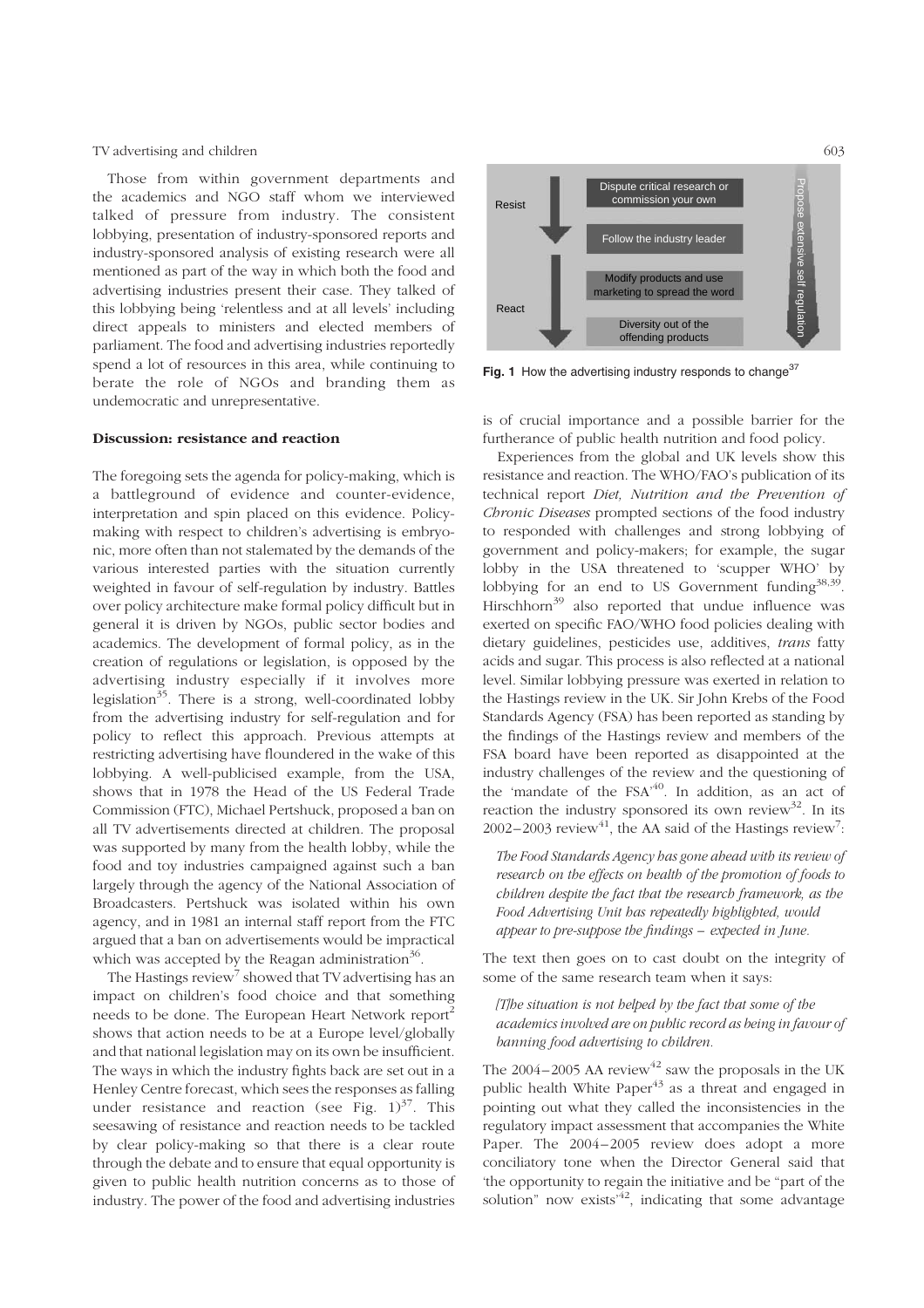had been gained by those proposing limits on TV advertising aimed at children. The current examinations of the food industry and the role of advertising, as well as the shift to other forms of marketing, have alarmed the advertising industry<sup>5</sup>.

The food industry's approach to policy development is to stymie it by producing counter-arguments/research and pointing out the importance of the industry in financial terms, emphasising the impact that bans or regulation would have on the wealth creation aspect of the industry.

But it is not just public health campaigners who are expressing concern; within the industry itself are heard words of warning with reports on obesity and food companies by UBS Warburg<sup> $\frac{4}{4}$ </sup> and JP Morgan<sup>45</sup> (a branch of JP Morgan Securities Inc.). The analysts at UBS Warburg point out that 'trade bodies expend a lot of energy pointing out discrepancies in evidence that WHO uses to support its conclusions', this being seen as an appropriate way to block and resist policy development. The UBS Warburg report summarises the industry position as that expected of an interest group who wants to maintain the status quo but also says '[T]hat the very force of the counter arguments convinces us that this is a very major issue facing the food and drinks industry'. Once change becomes inevitable the UBS Warburg analysts predict that the food industry will change from protecting the status quo to limiting and slowing down the changes. Both reports concluded that:

- . The rise in obesity raises serious concerns and threats for the food industry.
- . The food industry will have to review its marketing practices and adapt itself to address these concerns.
- . Food manufacturers face the risk of increased regulation and litigation and will have to work with regulatory authorities to devise marketing guidelines, which will inevitably be more restrictive than current guides.
- . The soft drinks and snacks sectors are in particular danger as they are identified by academic research as contributory factors to obesity.
- . Global concerns with obesity create an opportunity for players focused on healthy segments of the industry and with food portfolios that are focused on the health side.

Proposals for outright bans are likely to run into huge opposition; the AA warned that any attempt to ban food advertising that could be harmful to children would be subject to appeal under Article 10 of the Human Rights Act as follows $46$ :

Commercial freedom of speech is recognised and enshrined in the Human Rights Act (Article 10). Whilst there are derogations allowed for the protection of public health, for example, the panel is unable to offer any evidence that brand advertising of particular products impacts on dietary choice and thus on health, nor does any evidence exist that such advertising has long-term health implications for children or

604 M Caraher et al.

adults. Thus any proposal to ban or further restrict advertising of particular categories of food would be a de facto infringement of commercial freedom of speech and would face immediate challenge.

A major policy weakness of the majority of countries in Europe lies in the use of voluntary codes, their operation through self-regulation and the appointment of members to these regulatory bodies. The policy 'advantage' is with the adverting industry in the absence of statutory controls and a public health voice on these panels. There is a need at national government and EU levels for an independent agency to lead on the development of standards on children and advertising.

#### **Conclusions**

At national level the mechanisms exist to place controls on food advertising, but the lessons from Sweden and Quebec show that such an approach has to be transnational to be effective. For this reason any national initiatives need to be truly supported by international agreements or controls which regulate the airwaves across national boundaries<sup>1</sup>. The policy options for advertising aimed at children are threefold:

- . A complete ban on advertising, as in the case of Sweden.
- . Partial restrictions on advertising by type of food, target group or limits on the amount of advertisements or times shown.
- . Setting of upper or lower limits on advertisements by time/place or programming or containing warning messages.

Public health nutrition needs to articulate with a clear voice its position on food advertising targeted at children. A good model exists in Australia through the Coalition on Food Advertising to Children  $(\text{http://www.chdf.org.au/icms_wrapper?page = 666&$ issurvey =  $&$ rand = 0.9432700755855862), which gives a voice to nutritionists and parents. In addition the monitoring and impact of advertising inputs are required from the perspective of the impact on public health<sup>47</sup>. At the moment the most basic data on input are collected and not translated into nutrition impacts. Public health nutrition needs to ensure that these concerns are heard and reflected within whatever regulatory framework is adopted.

#### Acknowledgements

Conflict of interest: M.C. was one of the authors of the Hastings report<sup>7</sup> and has been involved in consultations in Ireland and Sweden on children and TV advertising. J.L. was the UK national coordinator for the European Heart Network report<sup>2</sup> on marketing unhealthy food to children.